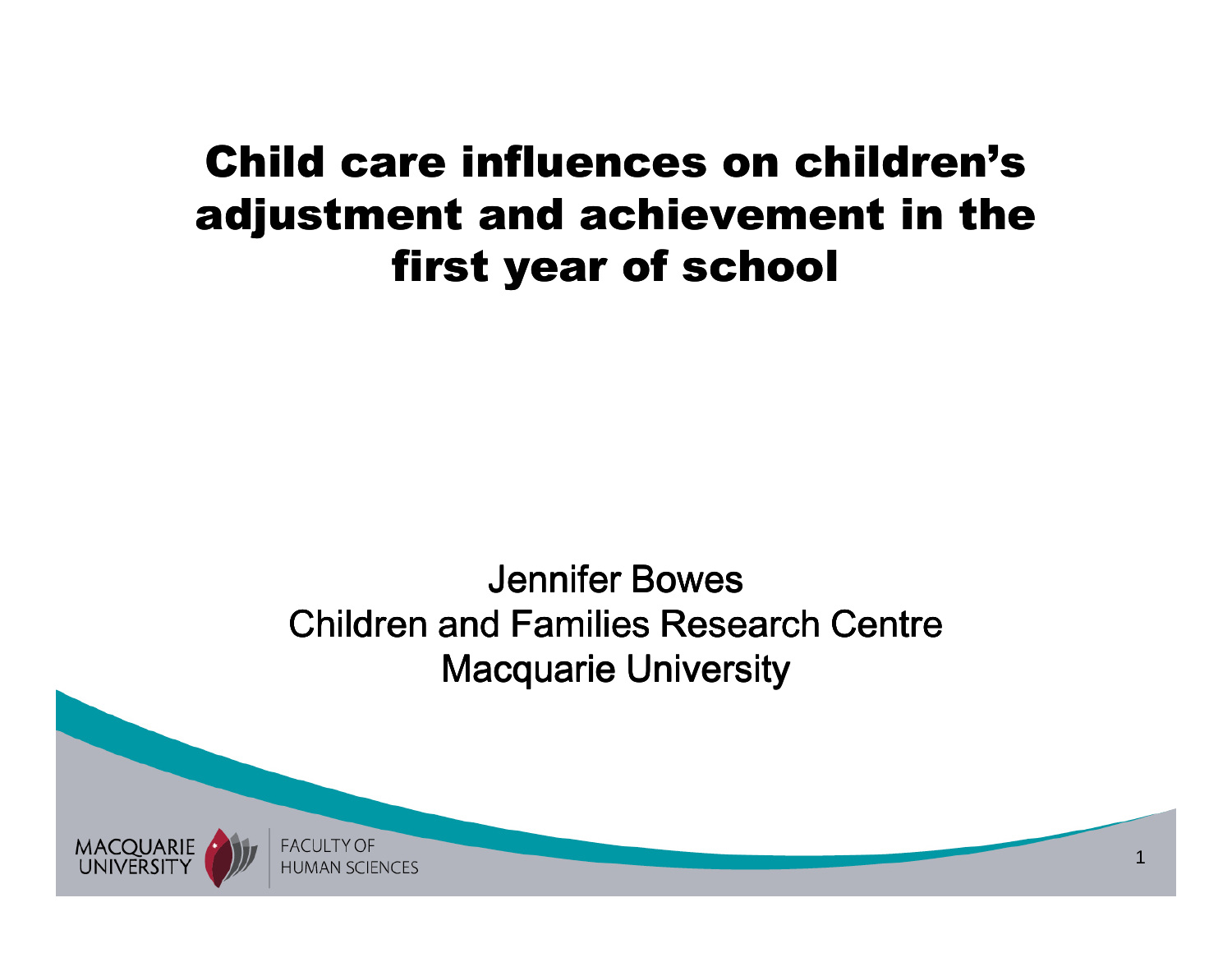## Acknowledgements

- **Authors**: Jennifer Bowes, Linda Harrison, Naomi Sweller, Alan Taylor, Cathrine Neilsen-Hewett
- **Other research team members**: Judy Ungerer, Sarah Wise, Ann Sanson, Ben Edwards, Johanna Watson, Tracey Simpson, Elizabeth Murray
- **Research assistants**: Rachael Hutchesson, Cathy Stirling, Lihua Chen, Jennifer Taylor, Alison Galletta, Laura Cusack, Michelle Fiora, Sally Greenwood, Jenny Cohen, Kelly Poole, Jennifer Tung
- **CATI interviews**: AIFS and ACNeilsen
- **Funding:** ARC, Macquarie University, DoCS

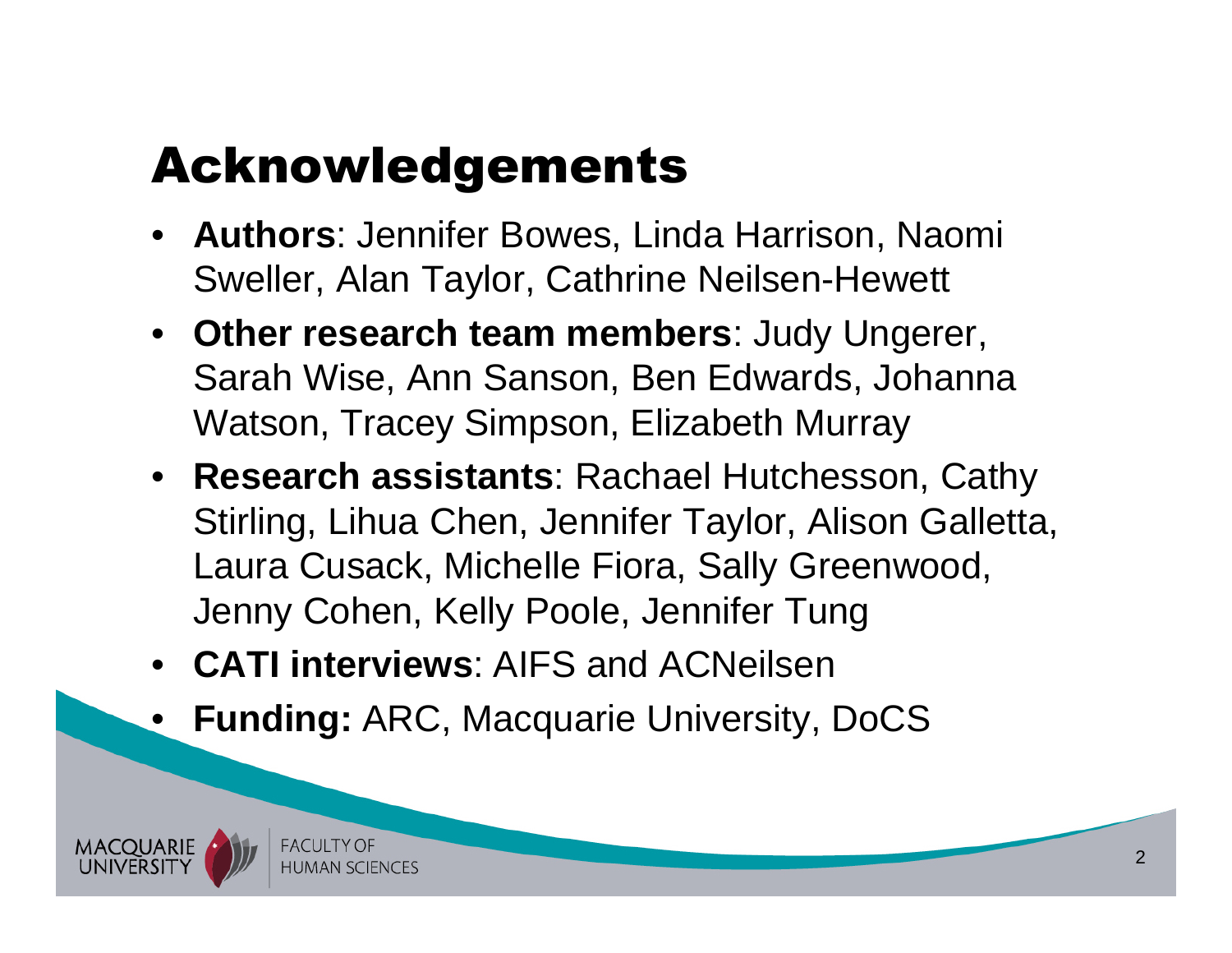## Background

- • Importance of adjustment to school for children's academic and socio-emotional competence
- Family influences on children's development
- Non-parental care and children's development
	- $-$  Hours in care
	- Quality of care
	- Multiple and changeable care
	- Formal and informal care
- School experiences and school adjustment and achievement

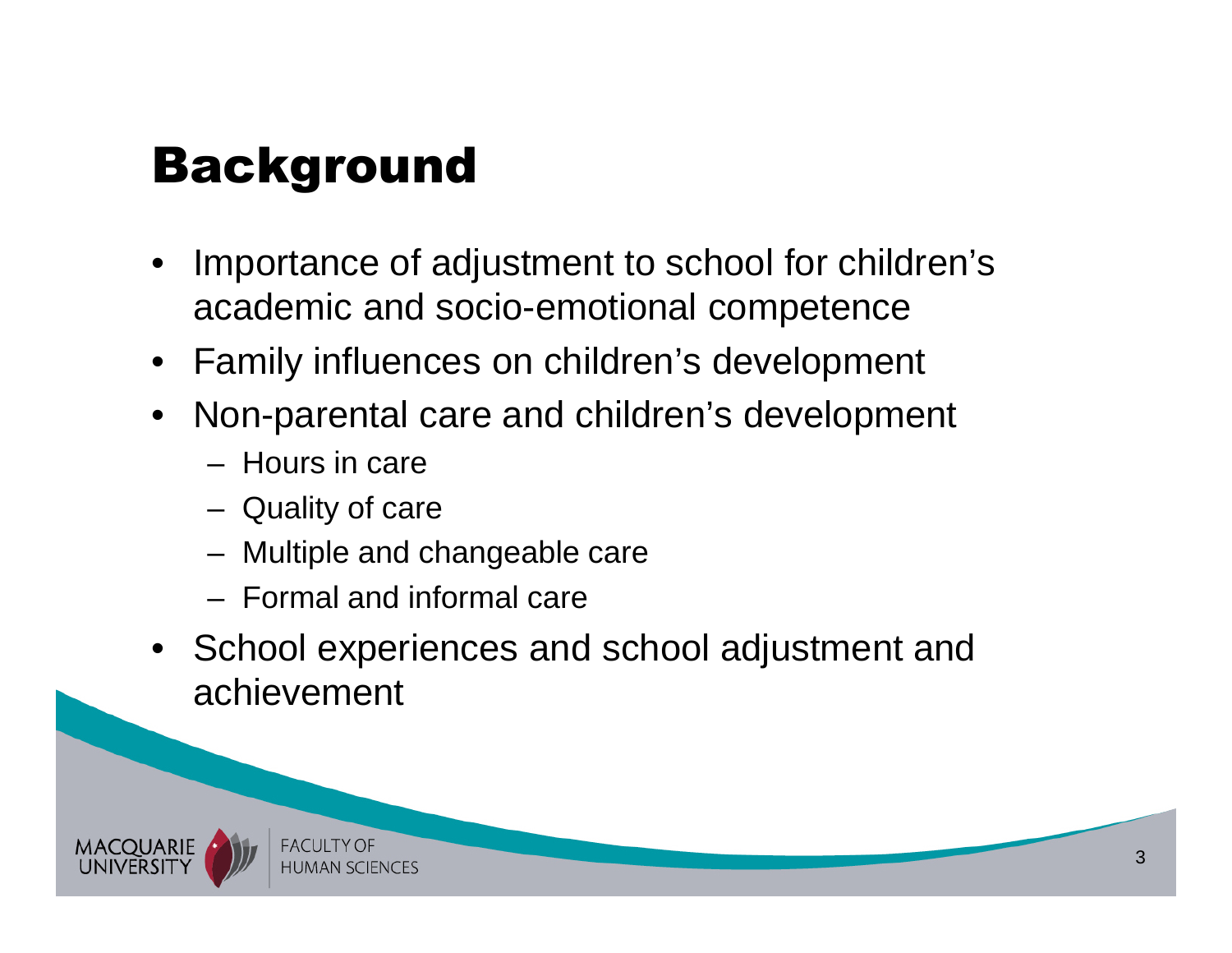## Research questions

- 1. What is the experience of children and families in relation to regulated childcare?
- 2. What is the experience of children and families in relation to school transition and the first year of school?
- 3. What factors predict how well children are doing in their achievement and socio-emotional adjustment in the first year at school?

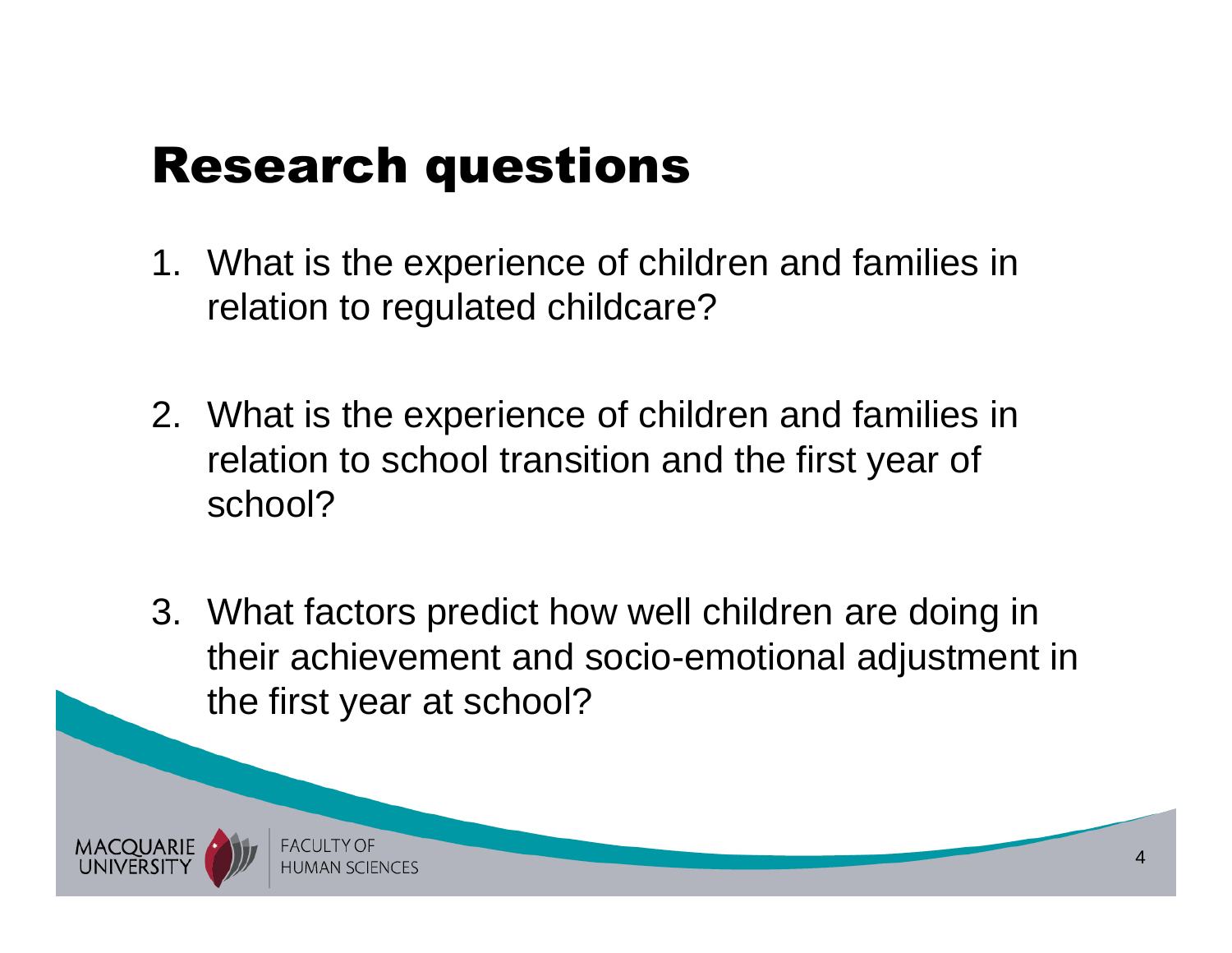# **Participants**

- 677 children, their primary caregiver at home and in child care, child care directors and Kindergarten teachers
- At recruitment, average age of children was 2 years 1 month (range: 4 months to 4 years 2 months)
- Initial sample recruited from city and country long day care centres and family day care schemes.
- Country sample comprised all but one centre and all FDC schemes in the selected regional and remote areas (central west and far west NSW)
- City sample selected on SES (low, middle, high income area with bias toward low income) in Sydney

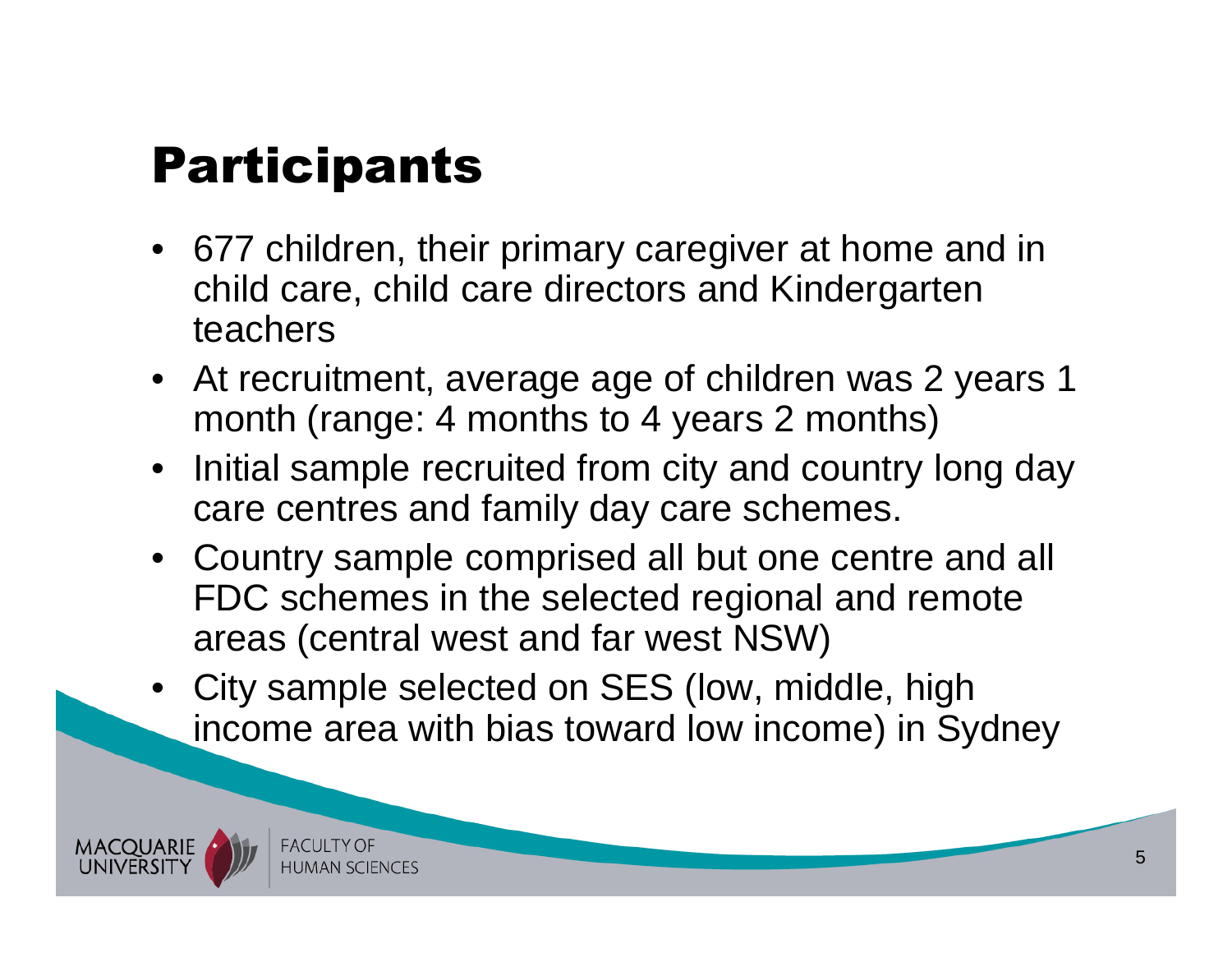### Method and procedure

- Longitudinal study over 6 years with annual gathering of data from sample through:
	- –Telephone interviews with parents
	- –Parent questionnaire (Wave 1 only)
	- –Director, carer and teacher surveys
	- Observations: long day care, family day care, preschool, first year of school
	- Child development assessments from age 3
	- Child interviews in first year of school

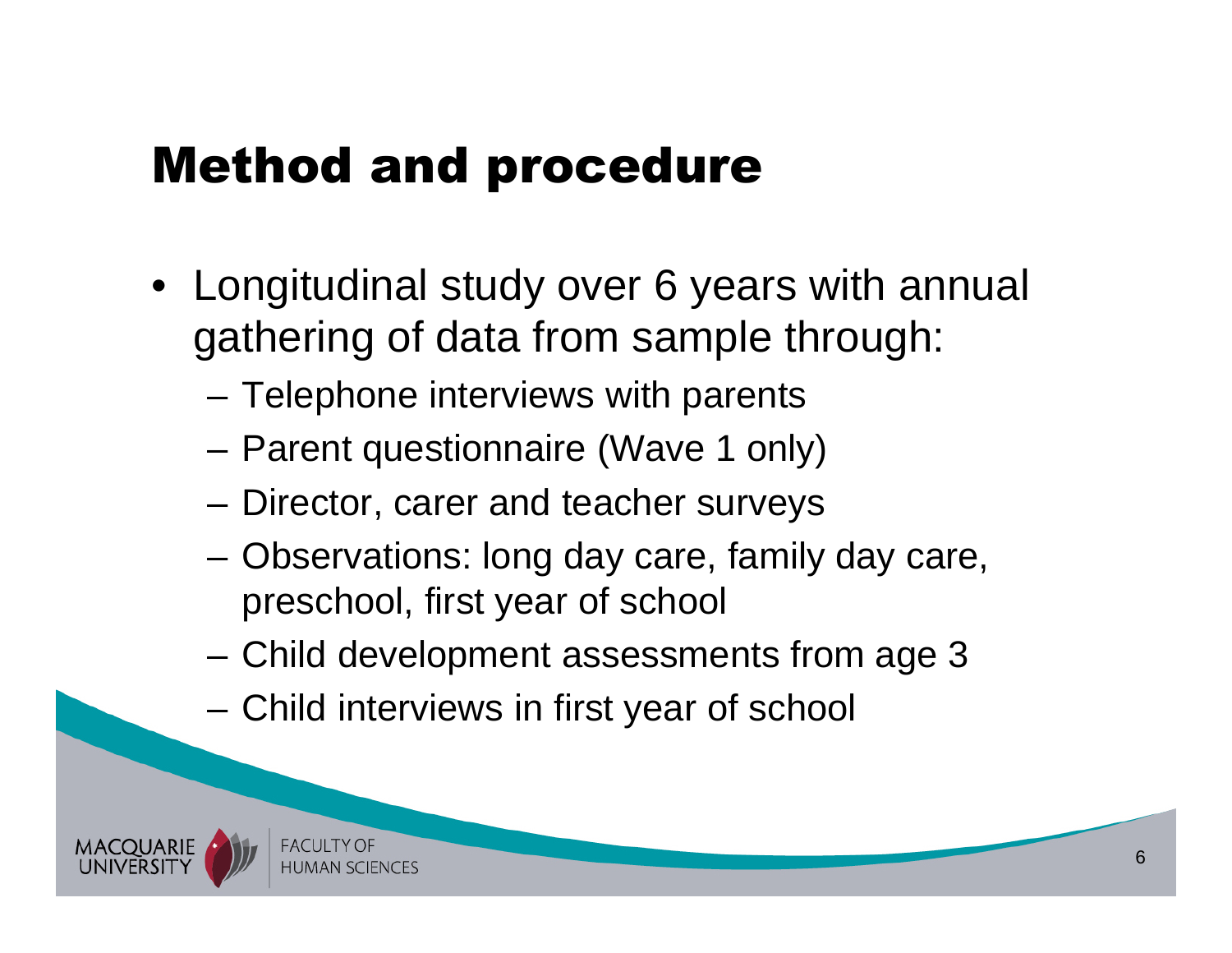### Measures

• Child characteristics

–Infant/Toddler Temperament Questionnaire

- Family characteristics
	- Index of Social Support
	- Depression Scale (CES-D)
	- Parent-child Relationship Scale
	- Sharad Homa Activitias (Kinda Shared Home Activities (Kindergarten)

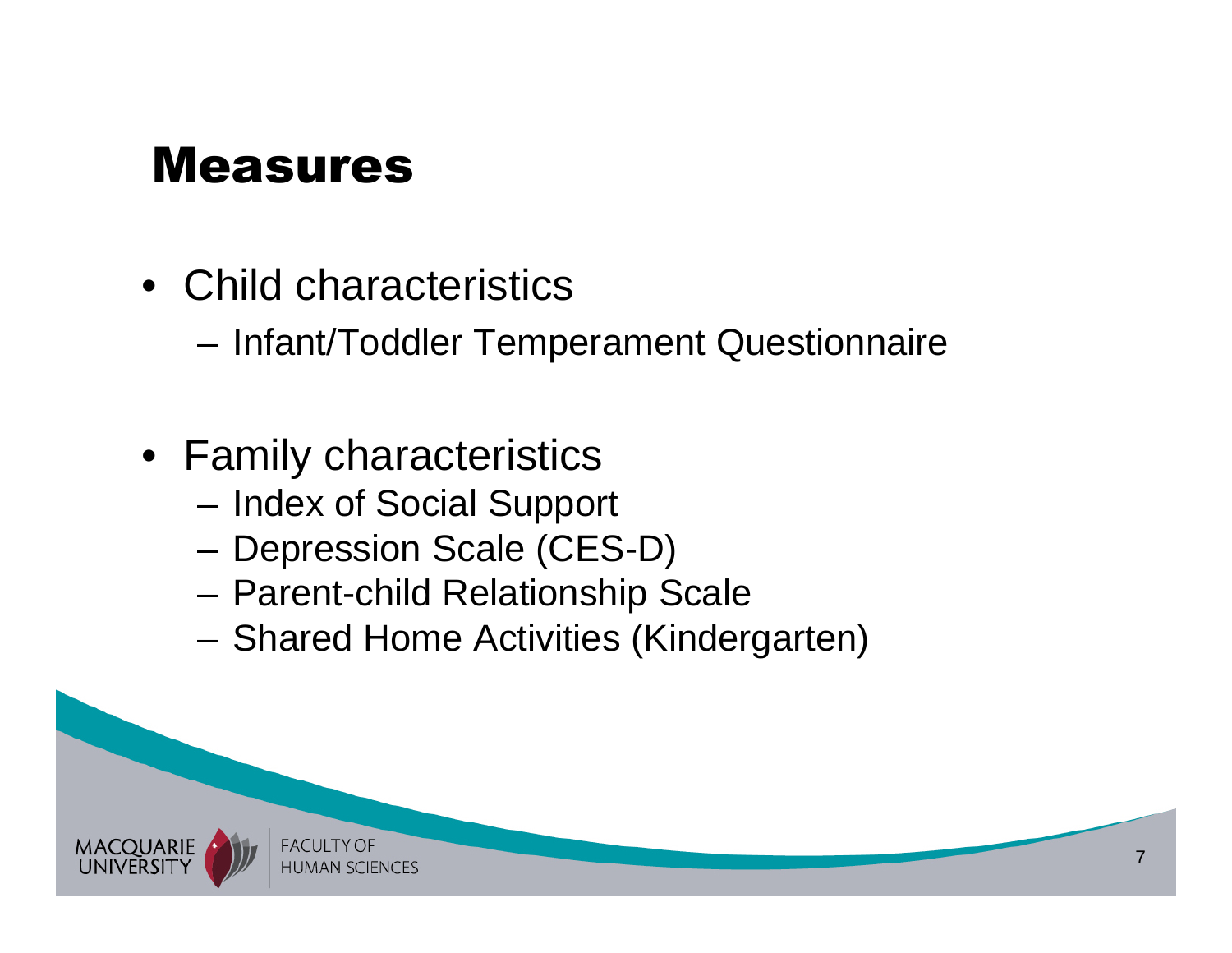## Measures (cont.)

### • Child care characteristics

- Infant-Toddler Environment Rating Scale Revised (ITERS)
- Early Childhood Environmental Rating Scale– Revised (ECERS)
- Family Day Care Rating Scale– Revised (FDCERS)
- Student-Teacher Relationship Scale

### • School characteristics

- Student-Teacher Relationship Scale
- Classroom Observation Instrument-Kindergarten (COI-K)

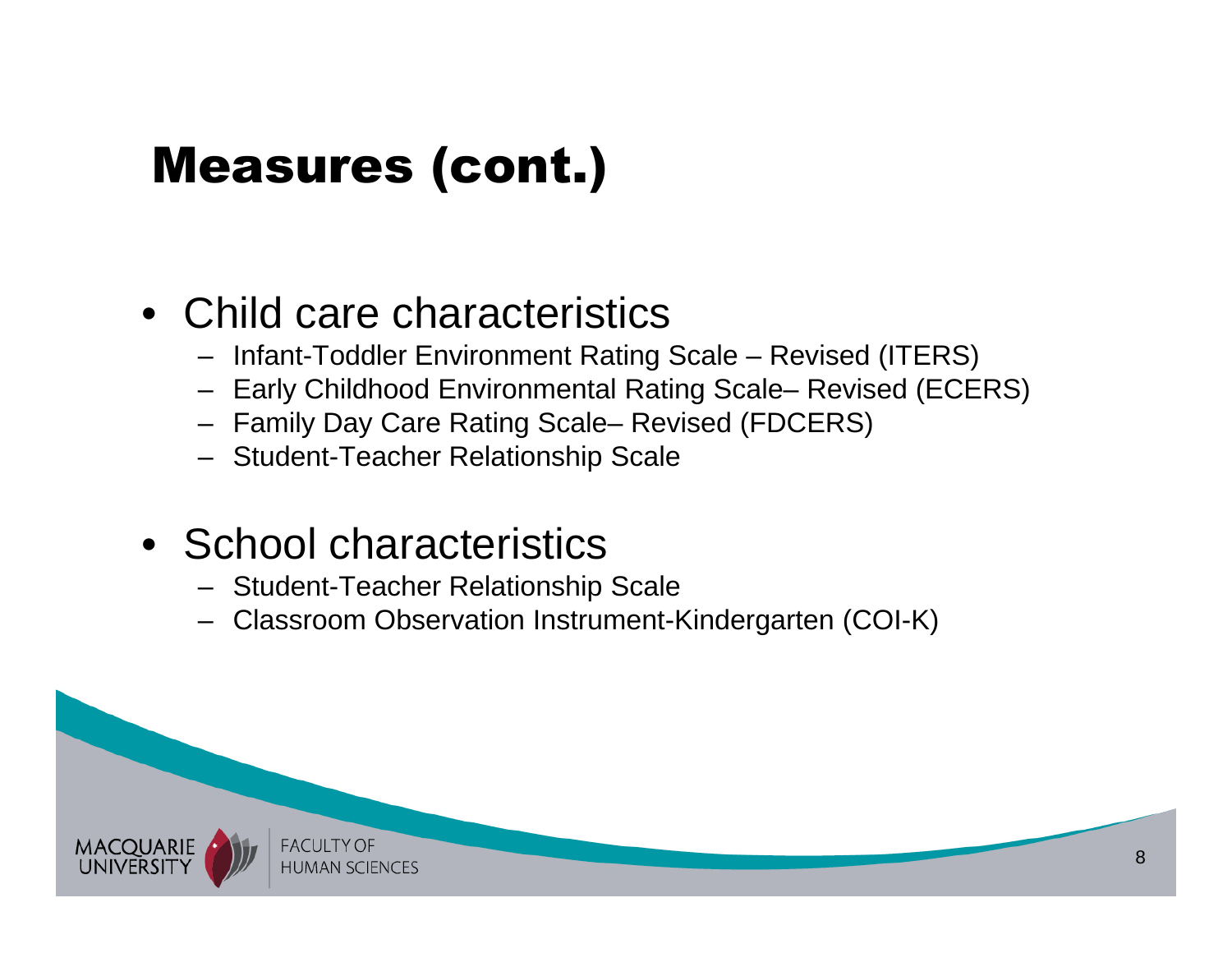### Measures (cont.)

- Children's socio-emotional adjustment
	- – Prior to school
		- Student-Teacher Relationship Scale
		- Behavior Checklist
		- Social Skills Rating System
	- – At school
		- Student-Teacher Relationship Scale
		- Strengths and Difficulties Questionnaire
		- Classroom Behaviour Inventory teacher questionnaire
		- Feelings about School Kindergarten

## • Children's achievement

• Woodcock-Johnson Psycho-Educational Battery – RevisedSubtests: Letter-Word Identification, Spelling and Applied Problems



**FACULTY OF HUMAN SCIENCES**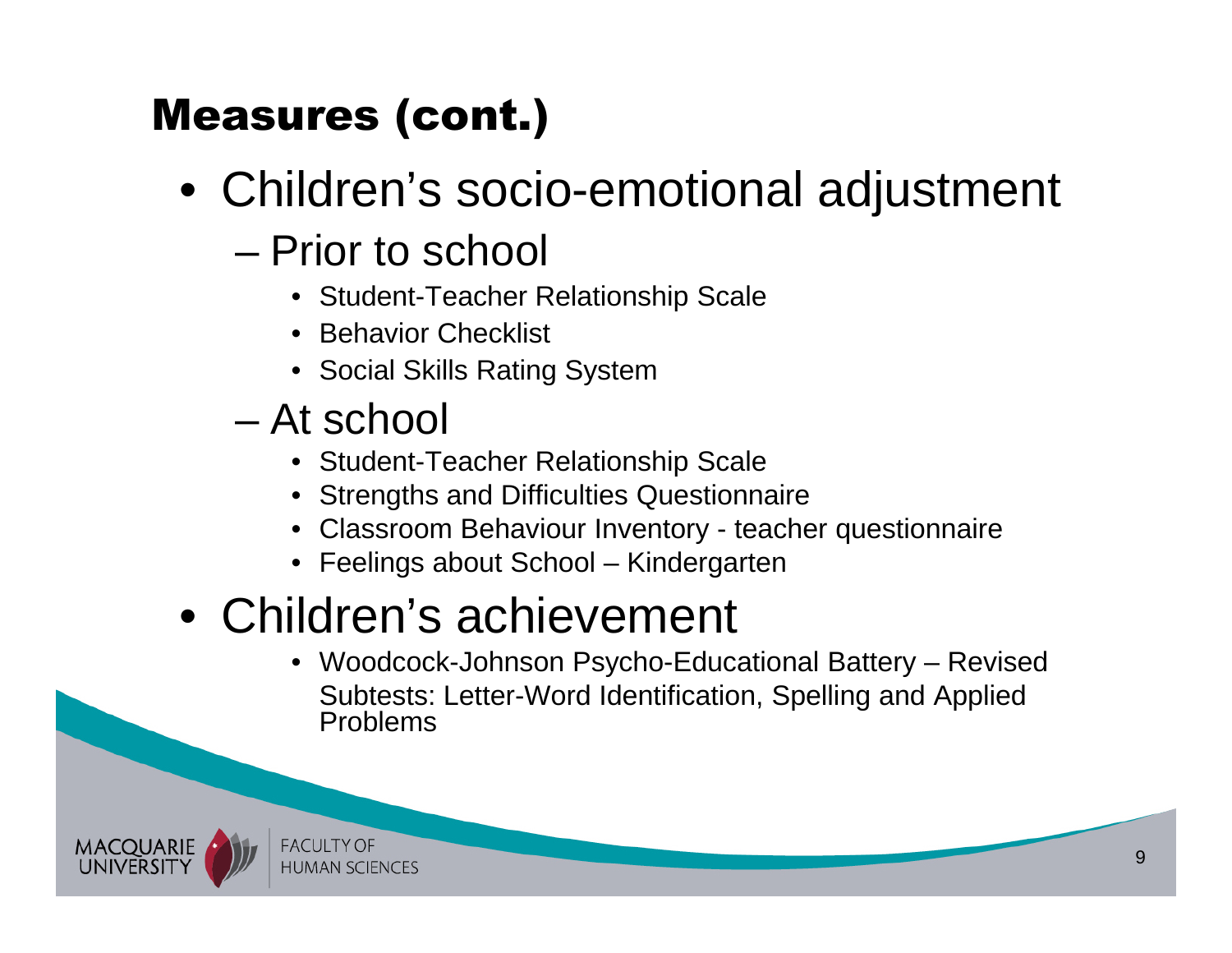#### 1. What is the experience of children and families in relation to regulated childcare?

- Children started in regulated child care at an averageage of 10 months
- They generally attended one or two care settings in their first year of life with  $LDC +$  grandparent a common combination
- On the whole, care arrangements tended to be stable
- Parents reported high satisfaction with care, especially grandparent care
- Main reasons for multiple care were convenience and for the good of the child
- Quality of care found to be mainly good or above average (Means of 5.1 to 5.9 on 7-point scale)

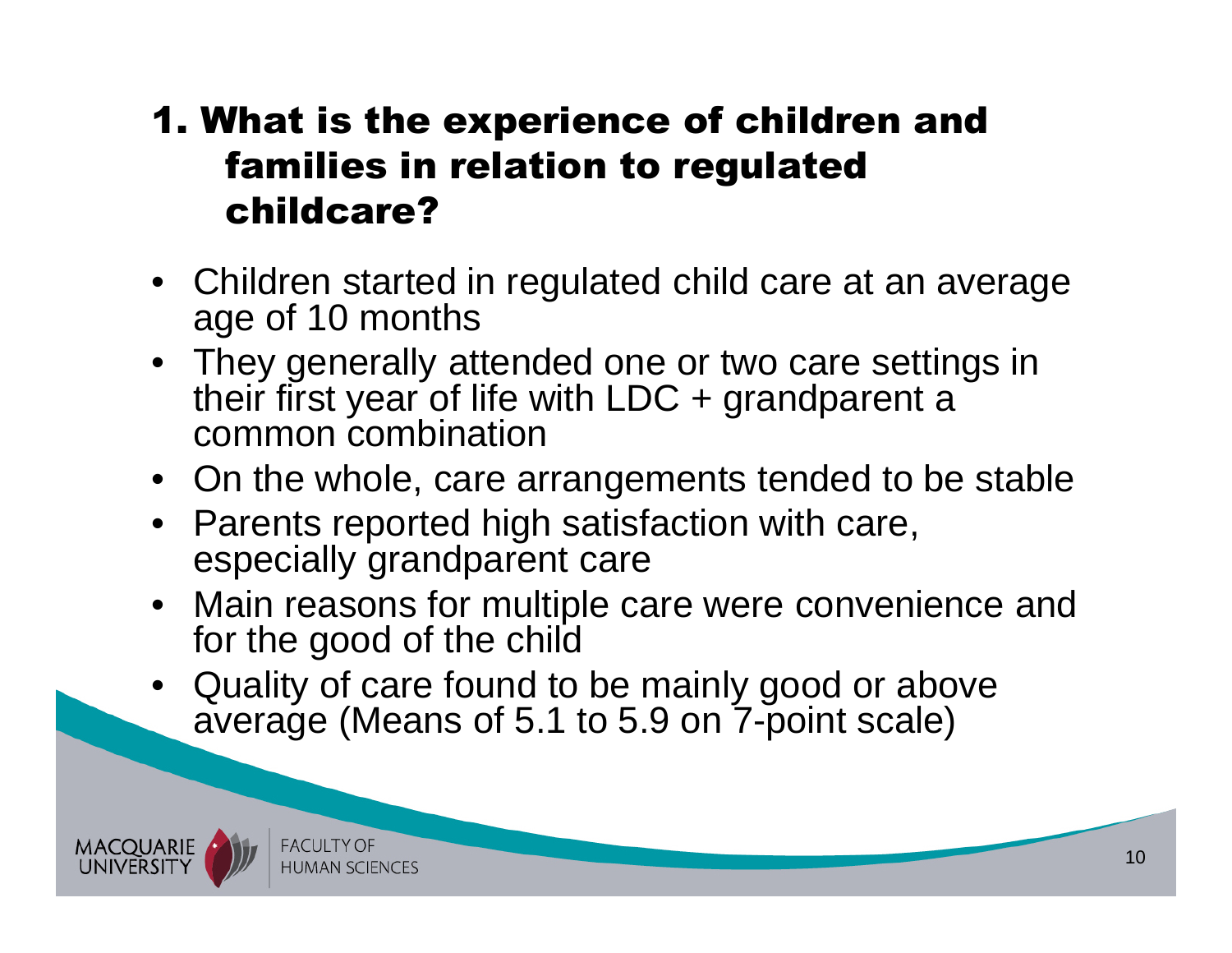### 2. Selected findings on transition to school and school experience

- • Most helpful transition to school activities were orientation program and open days at schools (parent ratings)
- School arrangements were more stable than child care arrangements – only 5 children changed school in first year compared with 16% of children with 1 or more change in care arrangements in a 12-month period in the prior to school years
- High level of parent satisfaction with schools
- Parents reported participation in school activities from attending committee meetings (42%) to talking to the teacher informally about their child (94%)
- • 30% of Kindergarten children attended before and after school care based in school grounds and 49% attended vacation care
- • Classroom quality indicators in terms of management, social climate and instruction were observed, on average, "sometimes"

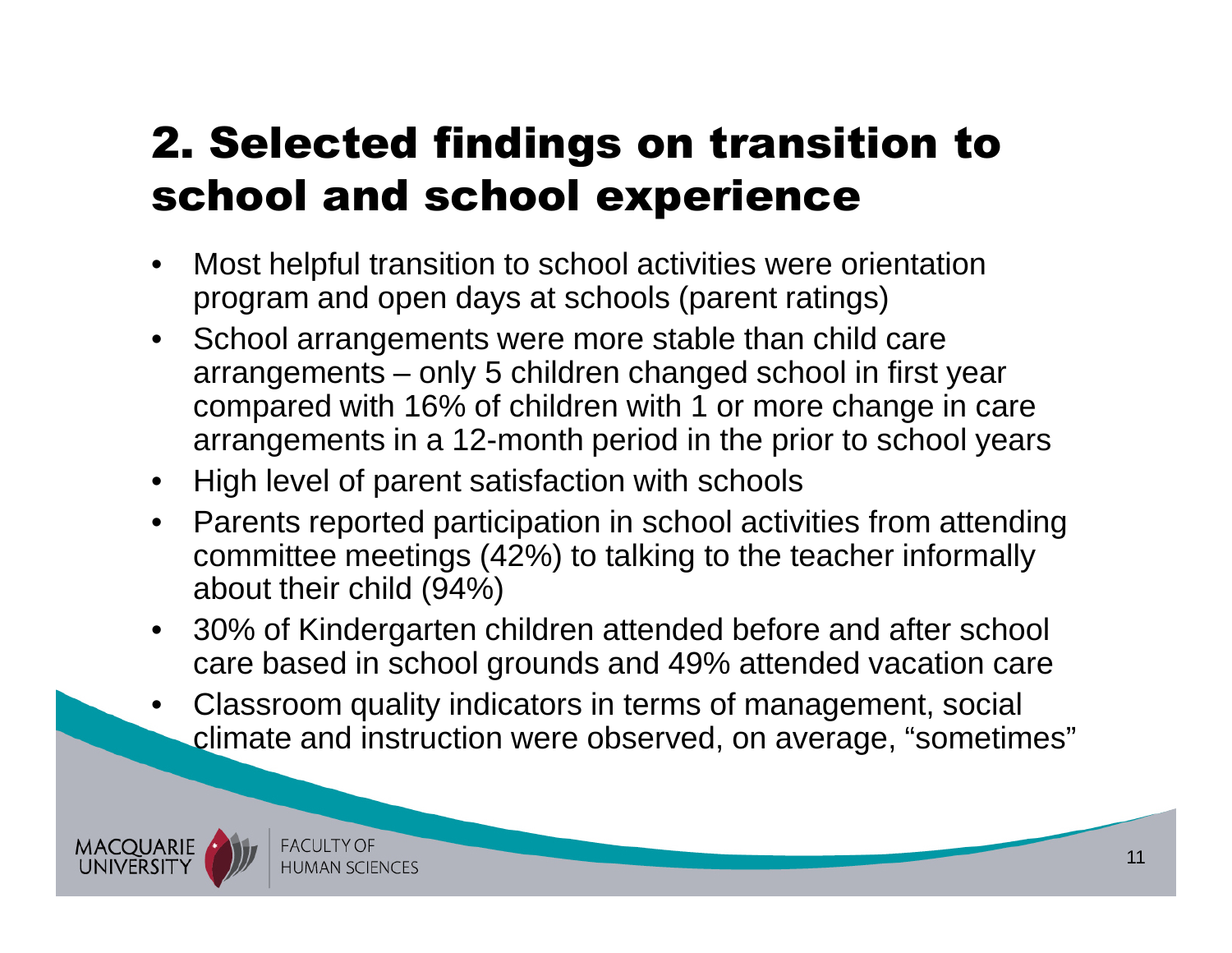### 3. Predictor variables: background

- $\bullet$ **Child characteristics**: gender, age, temperament
- $\bullet$  **Family characteristics**: mother's education, mother's depression, social support, mother-child relationship quality, family income, number of children in the household
- **Child care history** (up to year before school, based on  $\bullet$ averages for each measure): age of entry, weekly hours of formal care, weekly hours of informal care, number of care arrangements, number of changes of care, quality of care in main care setting, carer-child relationship quality
- **Child's early development** (up to year before school, based on  $\bullet$ averages for each measure): communication ability, positive social skills (parent and carer reports), negative social skills (parent and carer reports), behaviour problems (parent and carer reports), receptive vocabulary, early numeracy

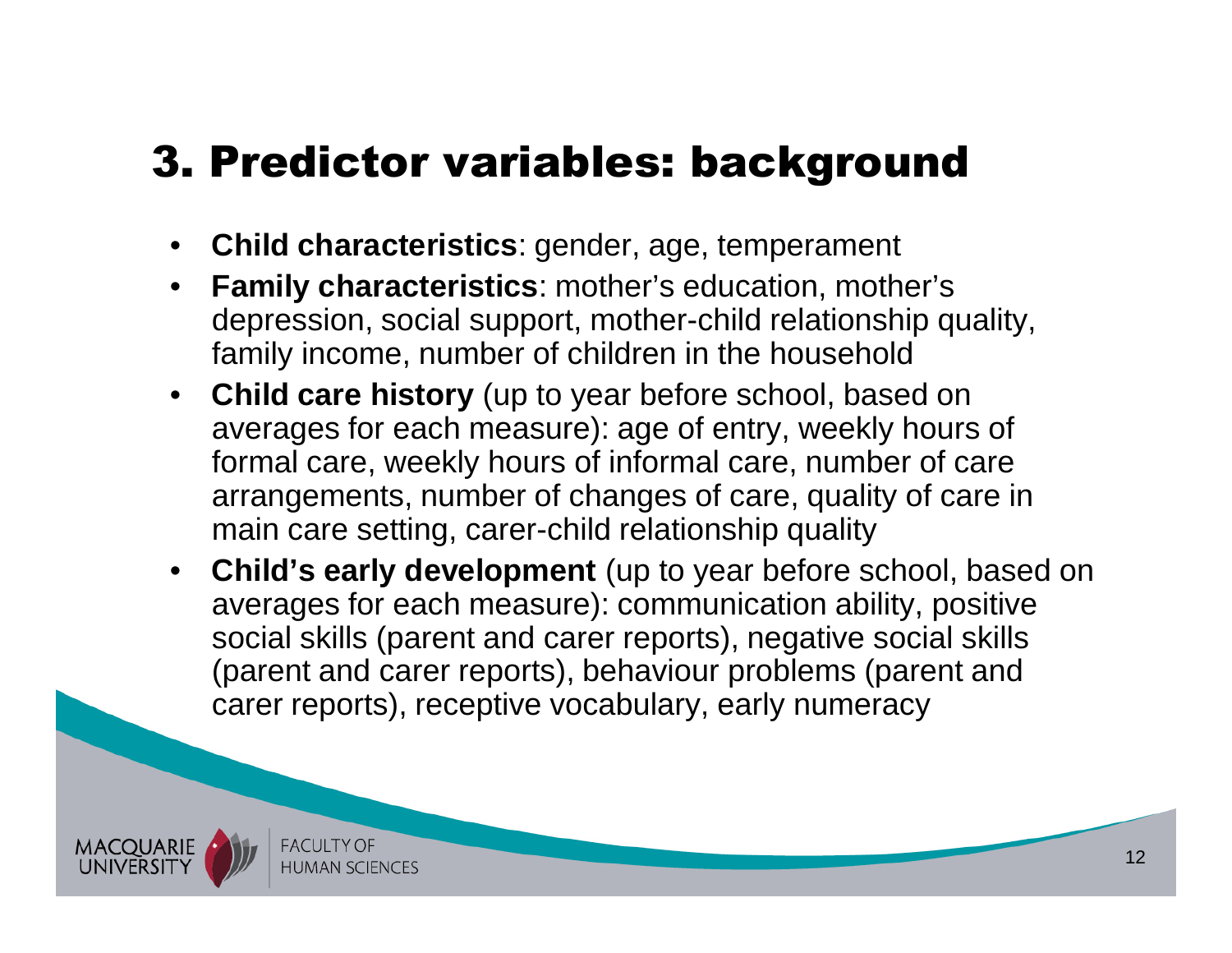## Predictor variables: current and recent experience

- For child care in year before school: quality of care, weekly hours of formal care, weekly hours of informal care, number of care arrangements
- For first year of school: weekly hours of formal care, weekly hours of informal care, classroom environment (management, social climate, instruction), family support for children's learning (number of transition to school activities, reading to the child at home, shared family activities)
- • Total predictor variables: 38 for achievement and adjustment in the first year of school

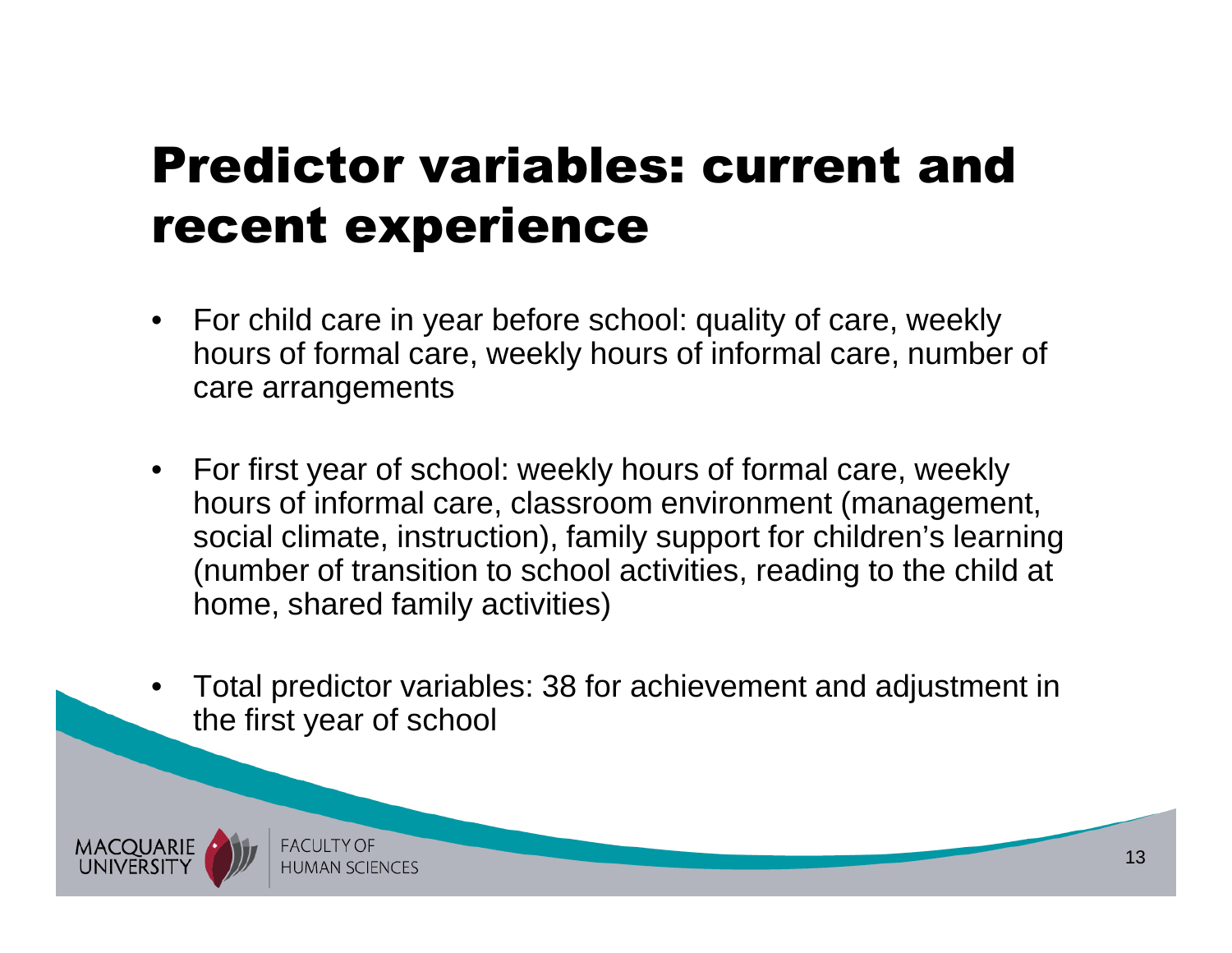### Predictions of child development: outcome variables

- Achievement outcomes based on child assessments for literacy and numeracy (Woodcock-Johnson subscales)
- Adjustment outcomes based on:
	- teacher ratings for prosocial behaviour and total difficulties on the Strengths and Difficulties Scale
	- – Teacher reports on child's approach to learning on the Classroom Behavior Inventory
	- Child's reported feelings about school, their teacher and their peers

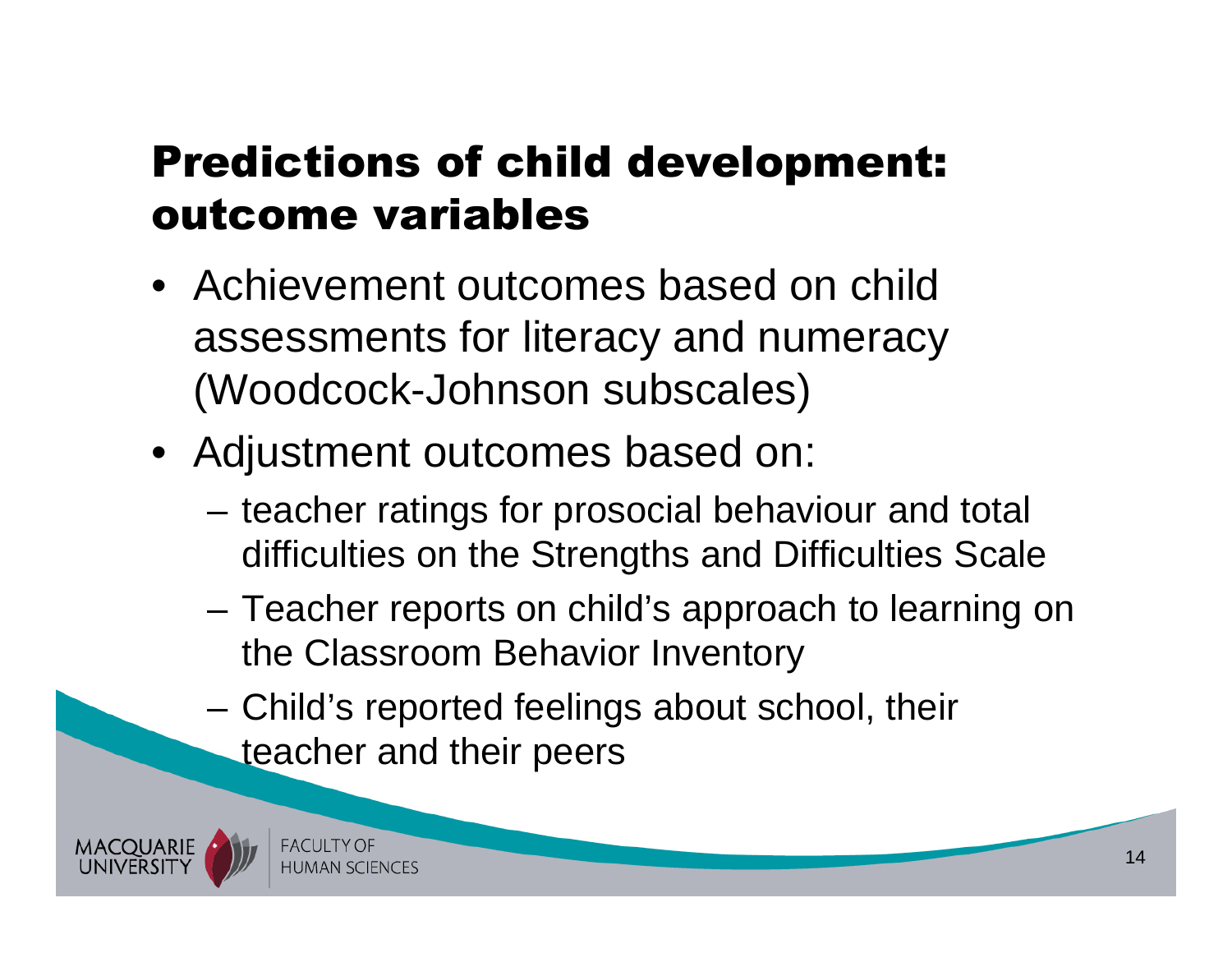# Method of analysis

- • Distributions and transformations
	- Distributions of dependent variable Distributions of dependent variables
	- Transformations to reduce skewne Transformations to reduce skewness to <1
- Data imputation
	- $-$  Tiead to provic - Used to provide better data set for analyses
	- Cases used only if fewer than 10% data missing (subset of original 677 cases)
	- Multiple imputations
- • Regression analyses
	- 2-stan nrocadura (al 2-step procedure (all IVs then selected IVs by domain) to produce a reduced model for each of the dependent variables

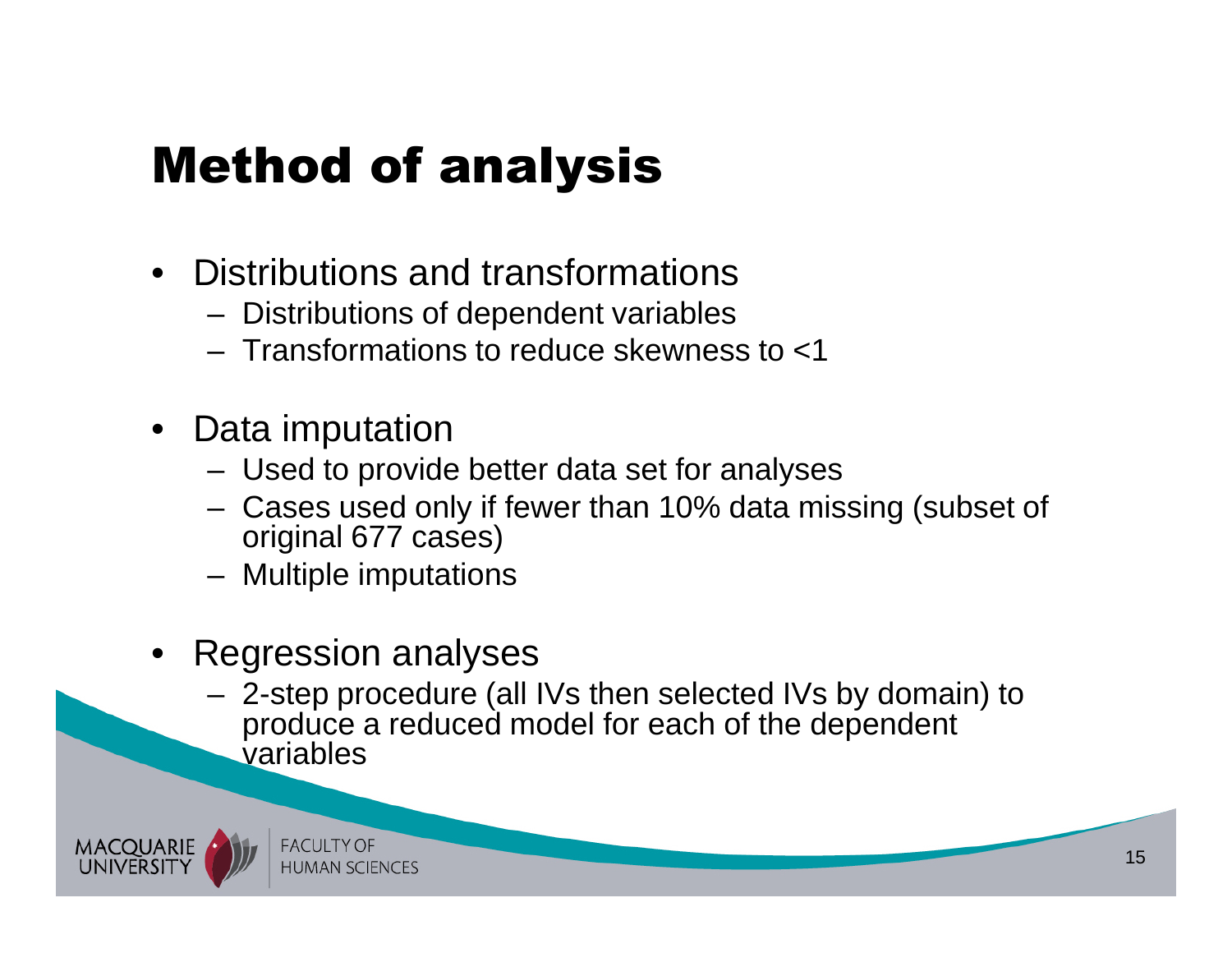### Predictors of achievement: Numeracy in first year of school

| <b>Domains</b>       | <b>Significant</b><br>predictors        | <b>Beta</b> | $\boldsymbol{p}$ | Partial $r^2$ |
|----------------------|-----------------------------------------|-------------|------------------|---------------|
|                      |                                         |             |                  |               |
| Early<br>development | Early numeracy                          | .36 < .001  |                  | .133          |
|                      | <b>Negative social</b><br><b>skills</b> |             |                  |               |
|                      |                                         | $-18 < 01$  |                  | .038          |
|                      |                                         |             |                  |               |
|                      |                                         |             |                  |               |

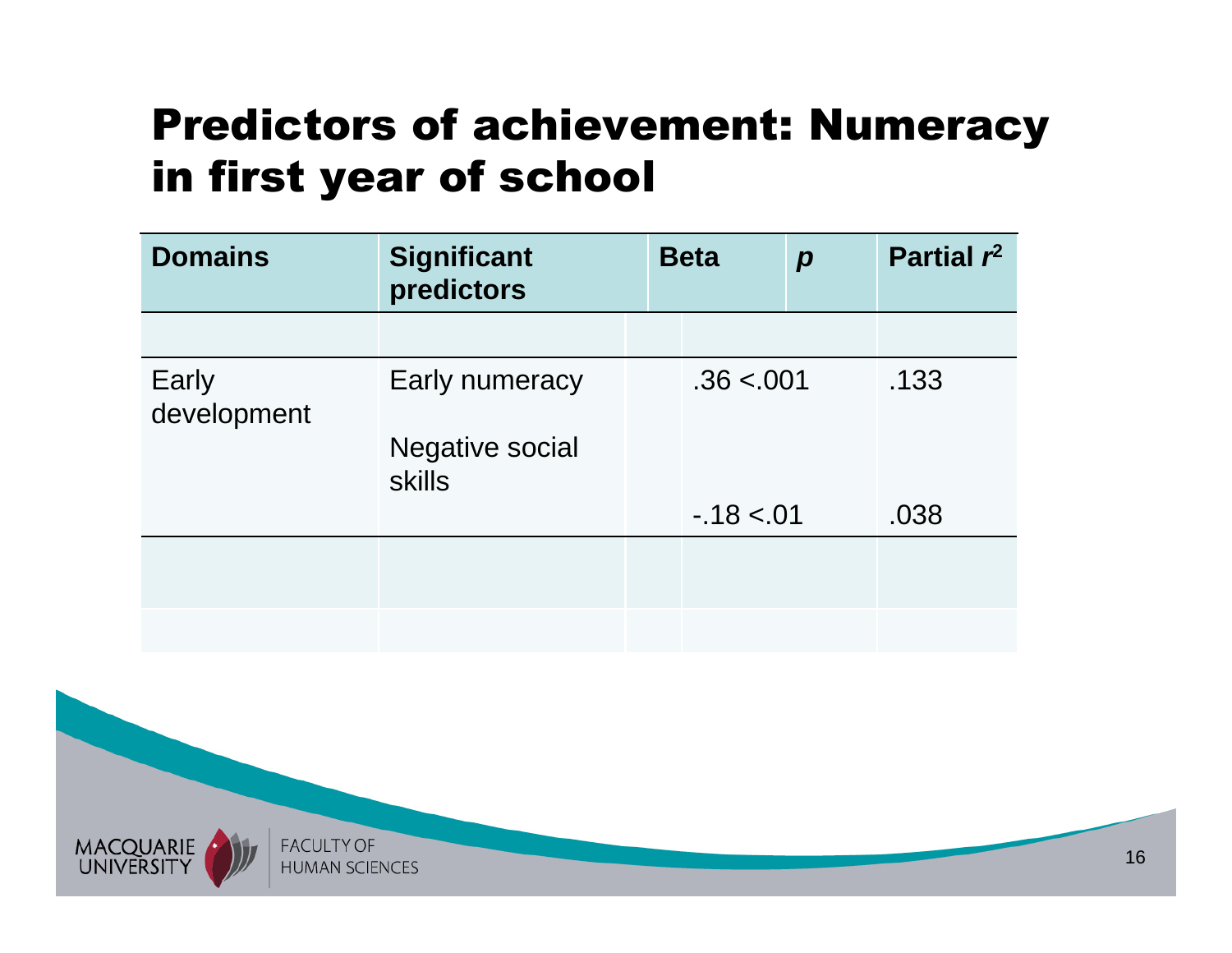# Predictors of achievement: **Numeracy**

- Children who showed fewer social problems and <sup>a</sup>early better aptitude for numeracy in their development (prior to the year before school) were more likely to achieve higher numeracy scores in thefirst year of school
- Significant predictors came from one domain: previous development

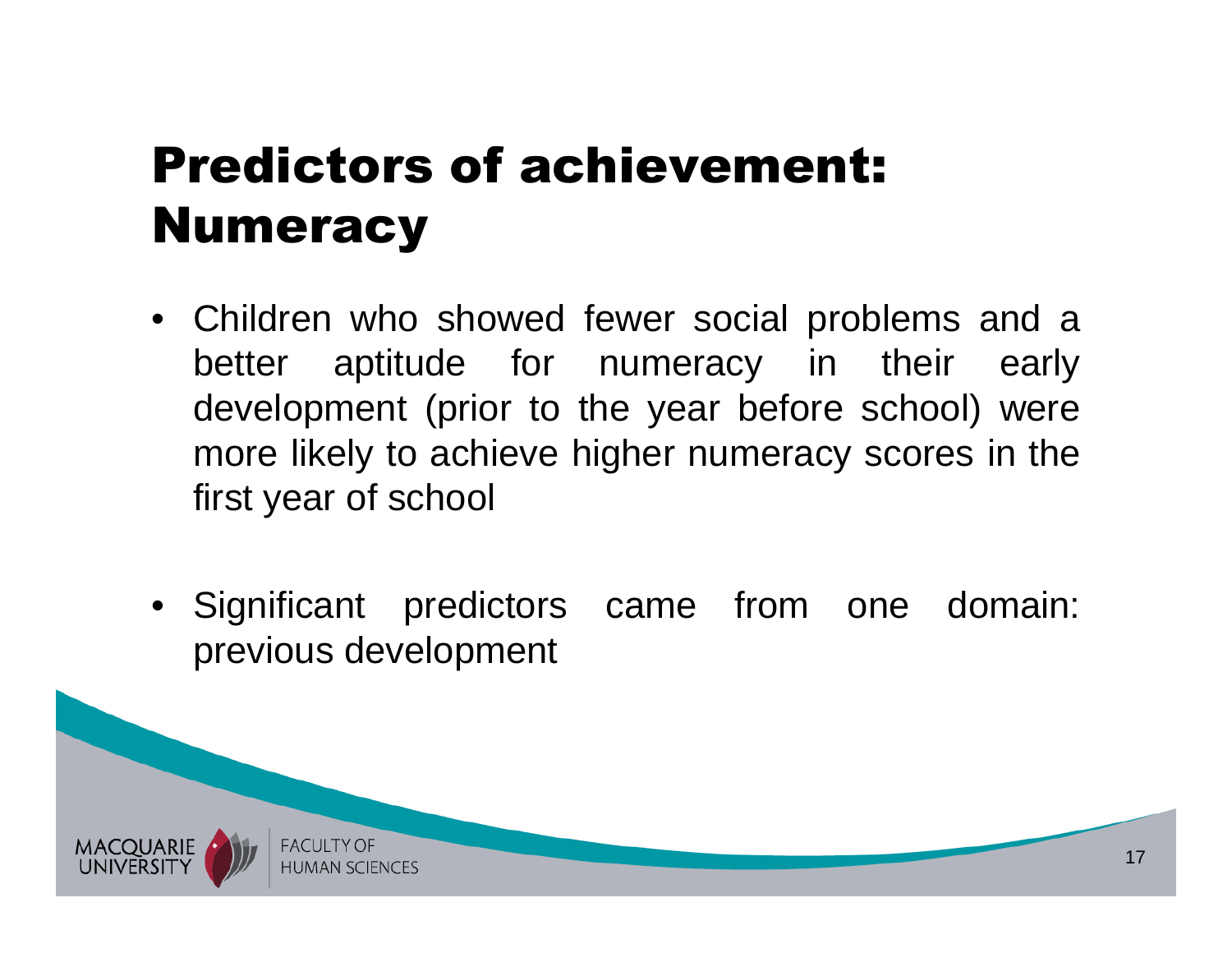#### Predictors of achievement: Literacy

| <b>Domains</b>       | <b>Significant</b><br>predictors        | <b>Beta</b> | $\boldsymbol{p}$ | <b>Partial</b><br>r <sup>2</sup> |
|----------------------|-----------------------------------------|-------------|------------------|----------------------------------|
| Family               | No. of children<br>social support       | $-.14$      | $-.05$           | .022                             |
|                      |                                         | $-13$       | $-.05$           | .021                             |
| Early<br>development | <b>Negative social</b><br><b>skills</b> | $-.16$      | $-.01$           | .031                             |
|                      | Early numeracy                          | .31         | < .001           | .107                             |

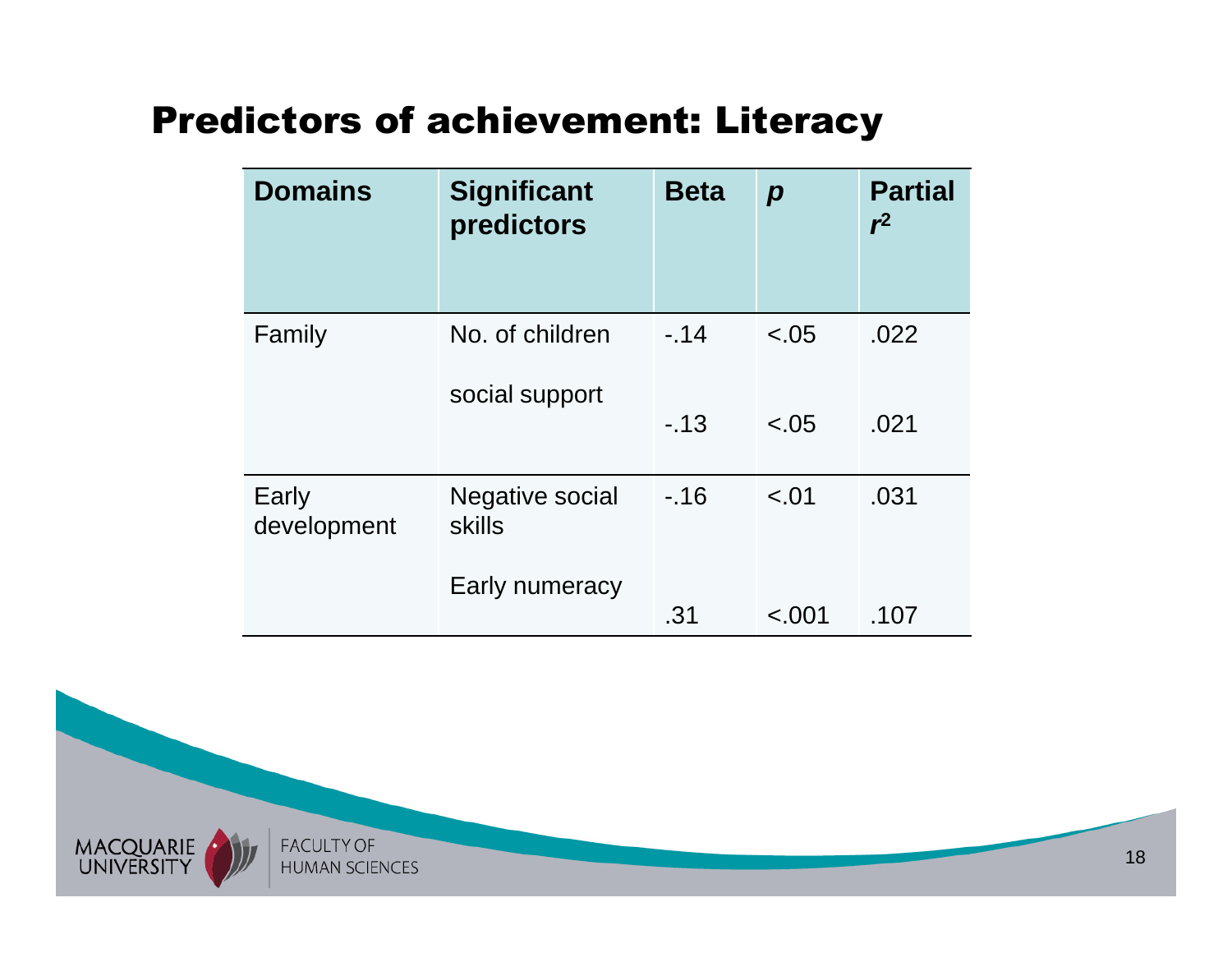## Predictors of achievement: **Literacy**

- Children who had fewer siblings and showed fewer social problems and <sup>a</sup> better aptitude for numeracy in their early development were more likely to achievehigher literacy scores in the first year of school
- Significant predictors came from two domains: familycharacteristics and early development

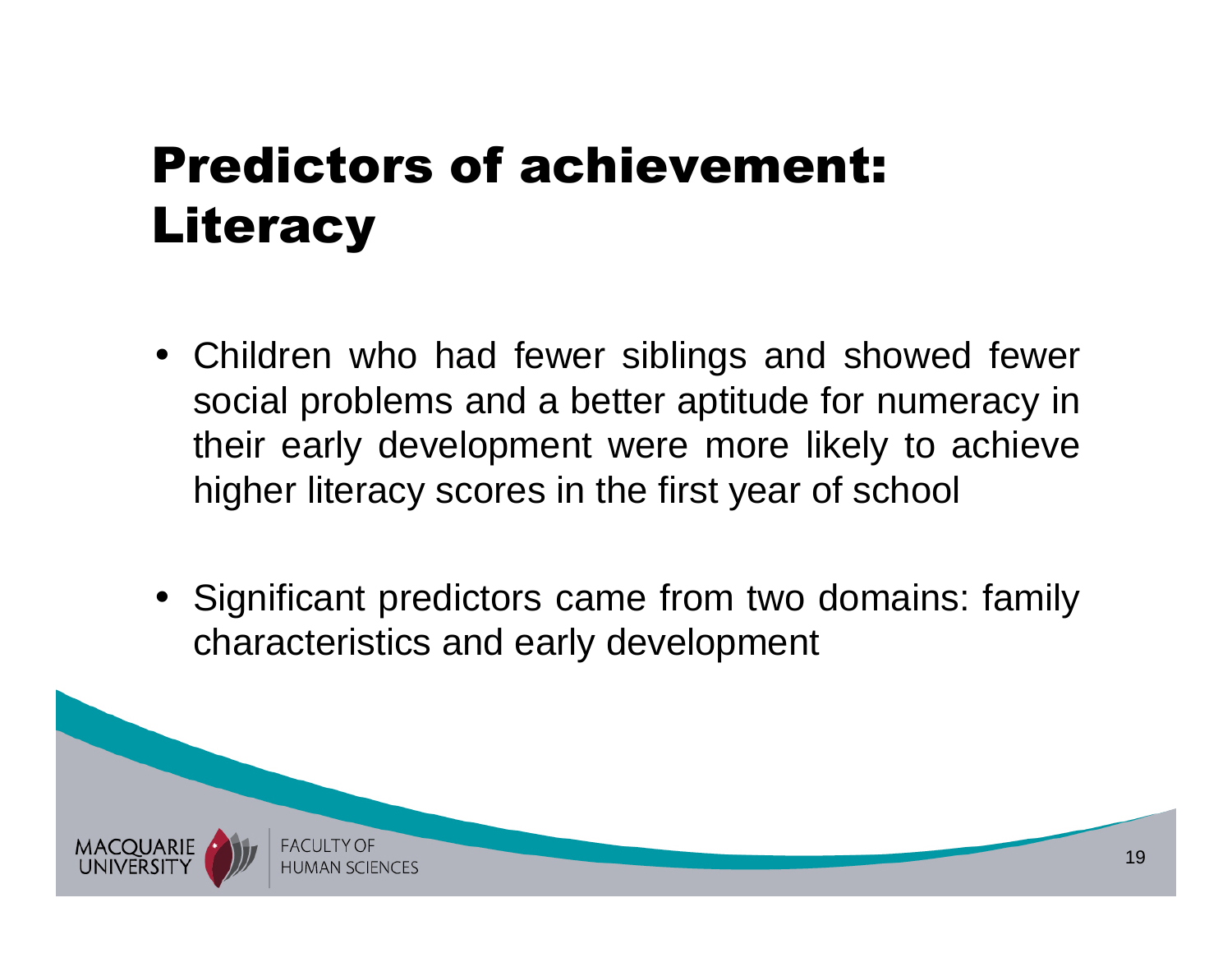#### Predictors of adjustment : Prosocial behaviour

| <b>Domains</b>              | <b>Significant</b><br>predictors                                                                    | <b>Beta</b>          | $\boldsymbol{p}$           | <b>Partial</b><br>$r^2$ |
|-----------------------------|-----------------------------------------------------------------------------------------------------|----------------------|----------------------------|-------------------------|
| Child                       | Gender                                                                                              | .12                  | $-.05$                     | .017                    |
| Child care<br>history       | Fewer – ve social<br>behaviours<br>Fewer hours of<br>formal care<br>+ve carer-child<br>relationship | .22<br>$-.22$<br>.19 | $-.01$<br>$-.01$<br>$-.01$ | .034<br>.046<br>.028    |
|                             |                                                                                                     |                      |                            |                         |
| Previous year<br>child care | Longer hours of<br>formal care                                                                      | .16                  | $-.05$                     | .026                    |

**FACULTY OF HUMAN SCIENCES** 

MACQUARIE<br>UNIVERSITY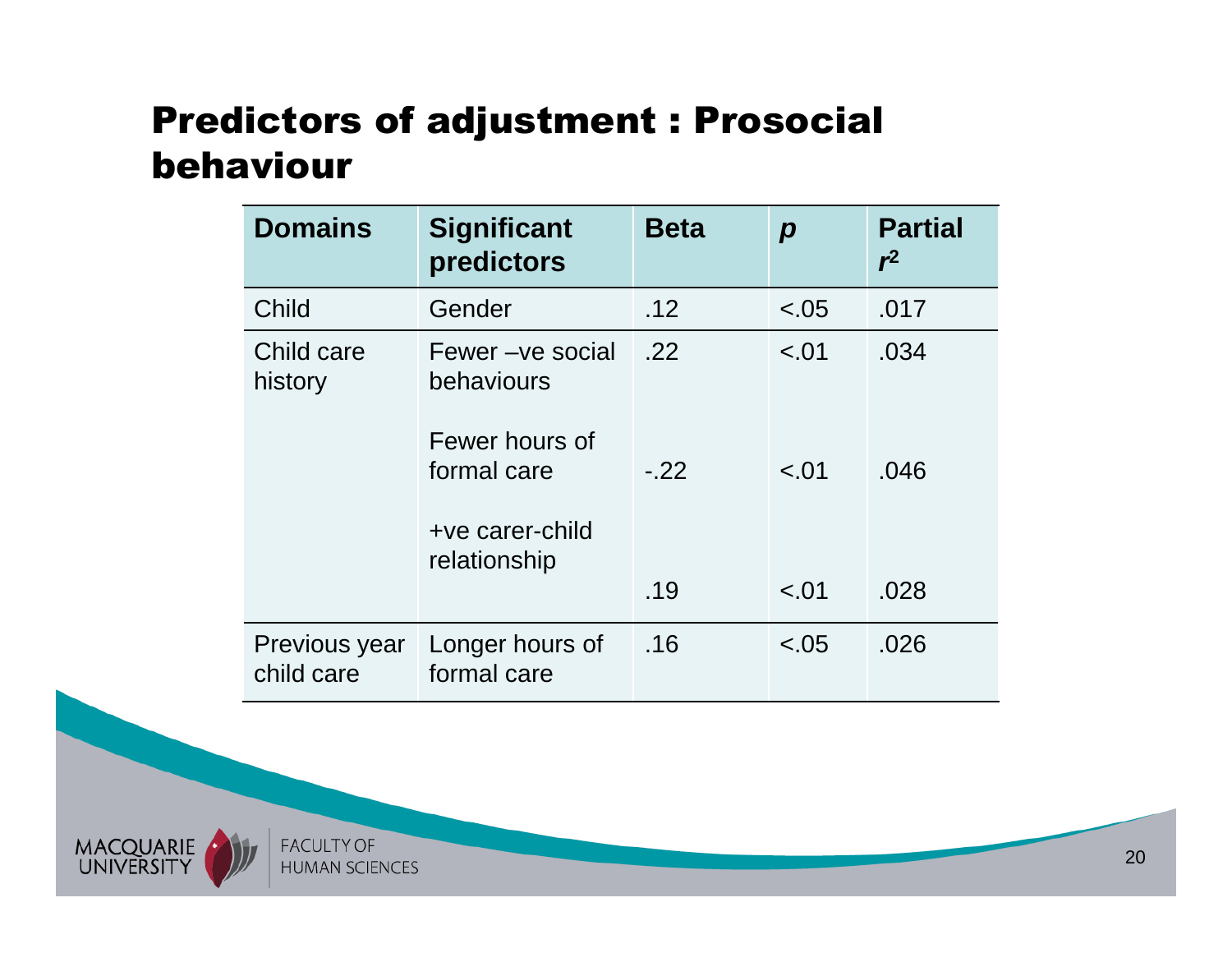#### Predictors of adjustment : Prosocial behaviour

- Children who were rated by their teachers as more prosocial were more likely to be girls, to have shown fewer negative social skills, to have <sup>a</sup> history of fewer hours in formal child care in their early years and <sup>a</sup> close relationship with their carers in the early childcare settings they attended.
- Significant predictors of prosocial behaviour came from three domains: Child characteristics, child carehistory and child care in the year before school

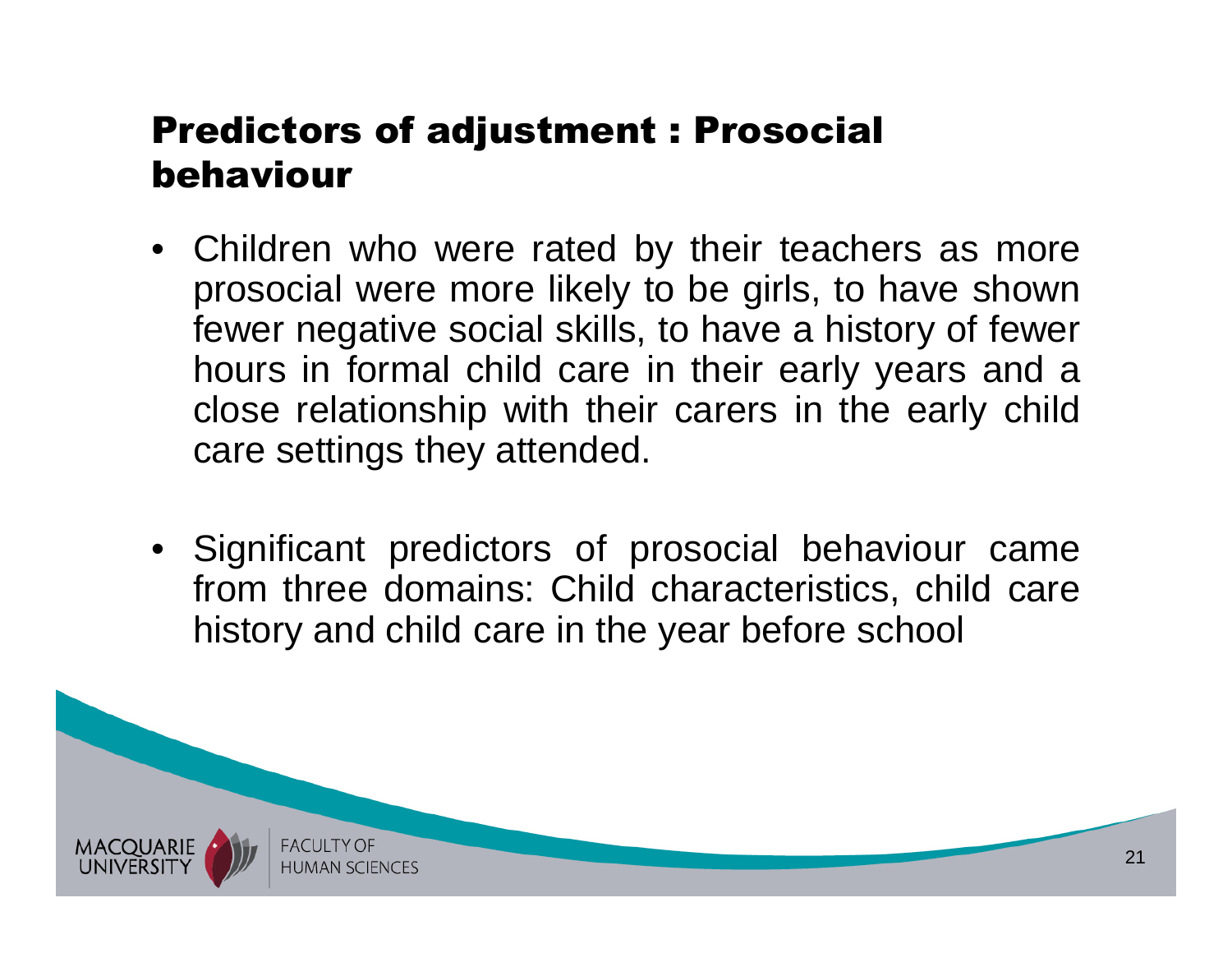#### Predictors of adjustment: socio-emotional difficulties

| <b>Domains</b>        | <b>Significant</b><br>predictors                | <b>Beta</b> | $\boldsymbol{p}$ | Partial $r^2$ |
|-----------------------|-------------------------------------------------|-------------|------------------|---------------|
| Family                | Lower income                                    | $-.20$      | $-.01$           | .048          |
| Child care<br>history | Fewer +ve social<br>behaviours                  | $-.12$      | < .05            | .014          |
|                       | More hours of<br>formal care<br>-ve carer-child | .14         | < .01            | .022          |
|                       | relationship                                    | $-31$       | < .001           | .096          |
| School                | Less effectively<br>managed class               | $-14$       | $-.05$           | .024          |
|                       | More hours of<br>formal OOSH                    | .14         | $-.05$           | .021          |

MACQUARIE<br>UNIVERSITY

**FACULTY OF HUMAN SCIENCES** 

22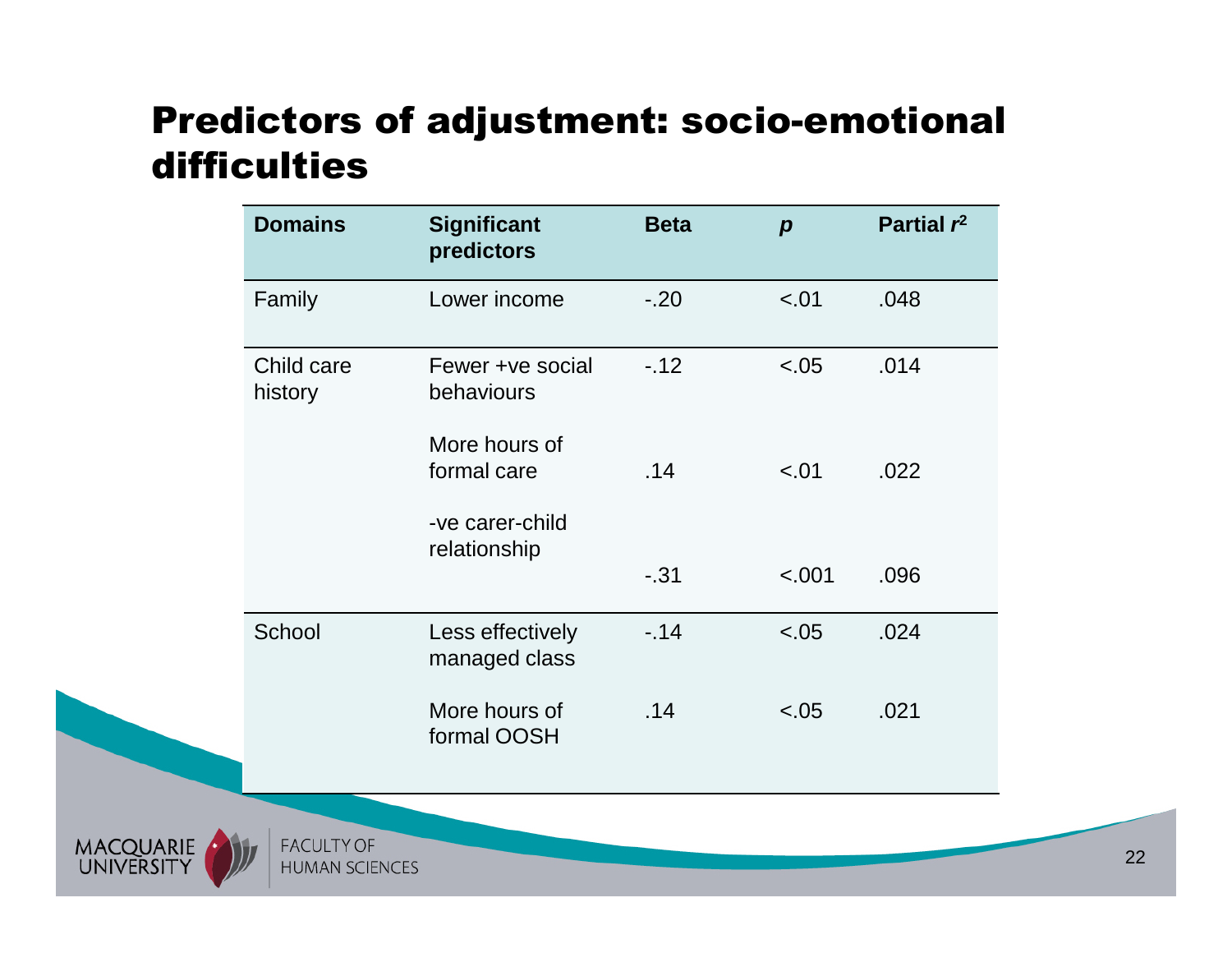#### Predictors of adjustment: socio-emotional difficulties

- Children who were rated by their teachers as having more socio-emotional difficulties were likely to have had an early child care history characterised by less positive social skills, less positive relationships with carers and longer hours of care in addition to longer current hours of formal outside school hours care. They were also more likely to come from families with<br>lower, incomes , to, have, achieved, lower, numeracy lower incomes, to have achieved lower numeracy scores when aged 3 to 4 years and to be in Kindergarten classrooms that were less effectivelymanaged.
- Significant predictors of socio-emotional difficulties came from three domains: Child characteristics, childcare history and school characteristics.

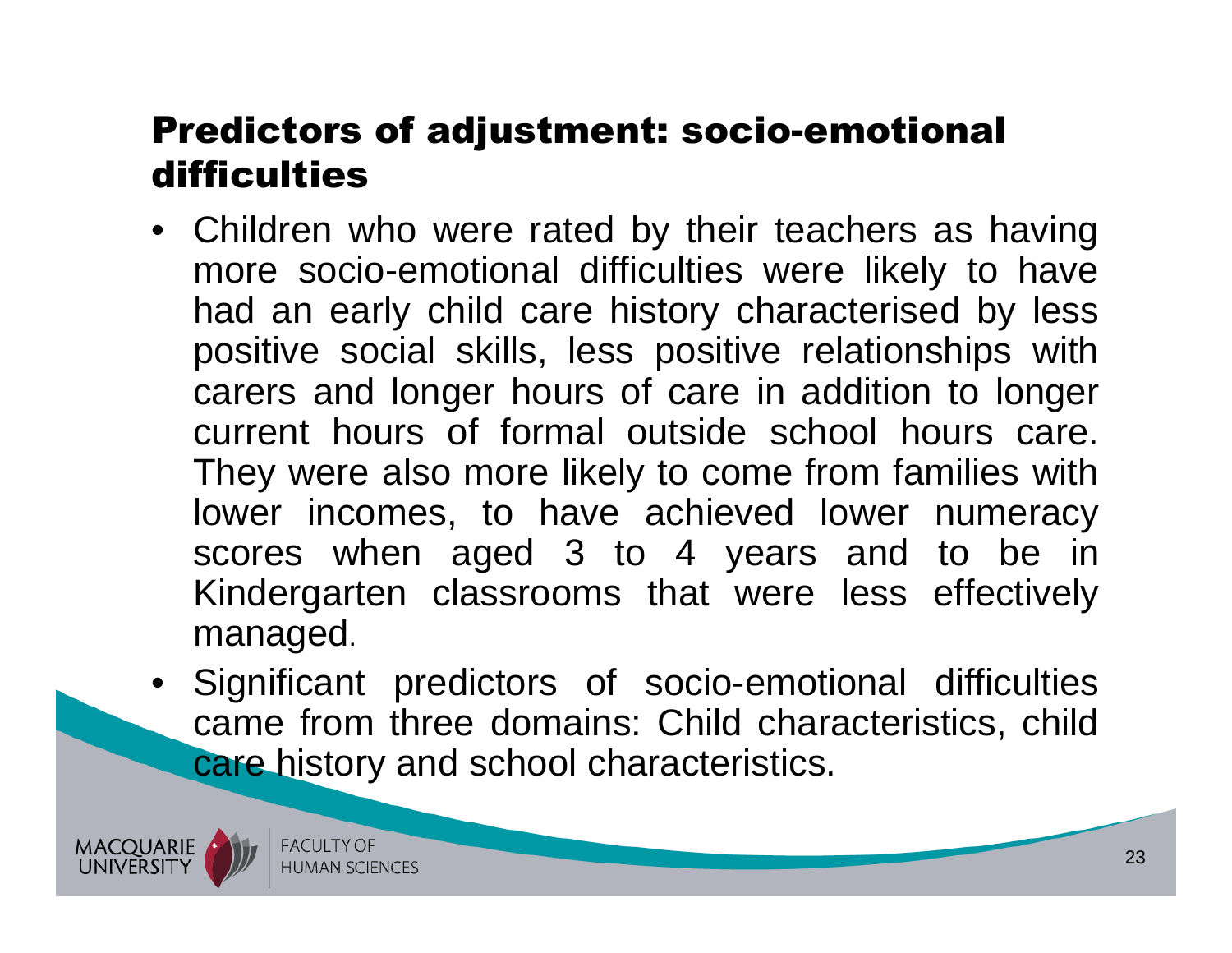#### Predictors of academic adjustment

| <b>Domains</b>        | <b>Significant</b><br>predictors | <b>Beta</b> | $\boldsymbol{p}$ | Partial $r^2$ |
|-----------------------|----------------------------------|-------------|------------------|---------------|
| Family                | Higher income                    | .18         | $-.05$           | .033          |
|                       | Social support                   | $-13$       | $-.05$           | .019          |
| Child care<br>history | More hours of<br>formal care     | $-18$       | < .001           | .035          |
| Early<br>development  | <b>Higher numeracy</b><br>scores | .28         | < .001           | .086          |

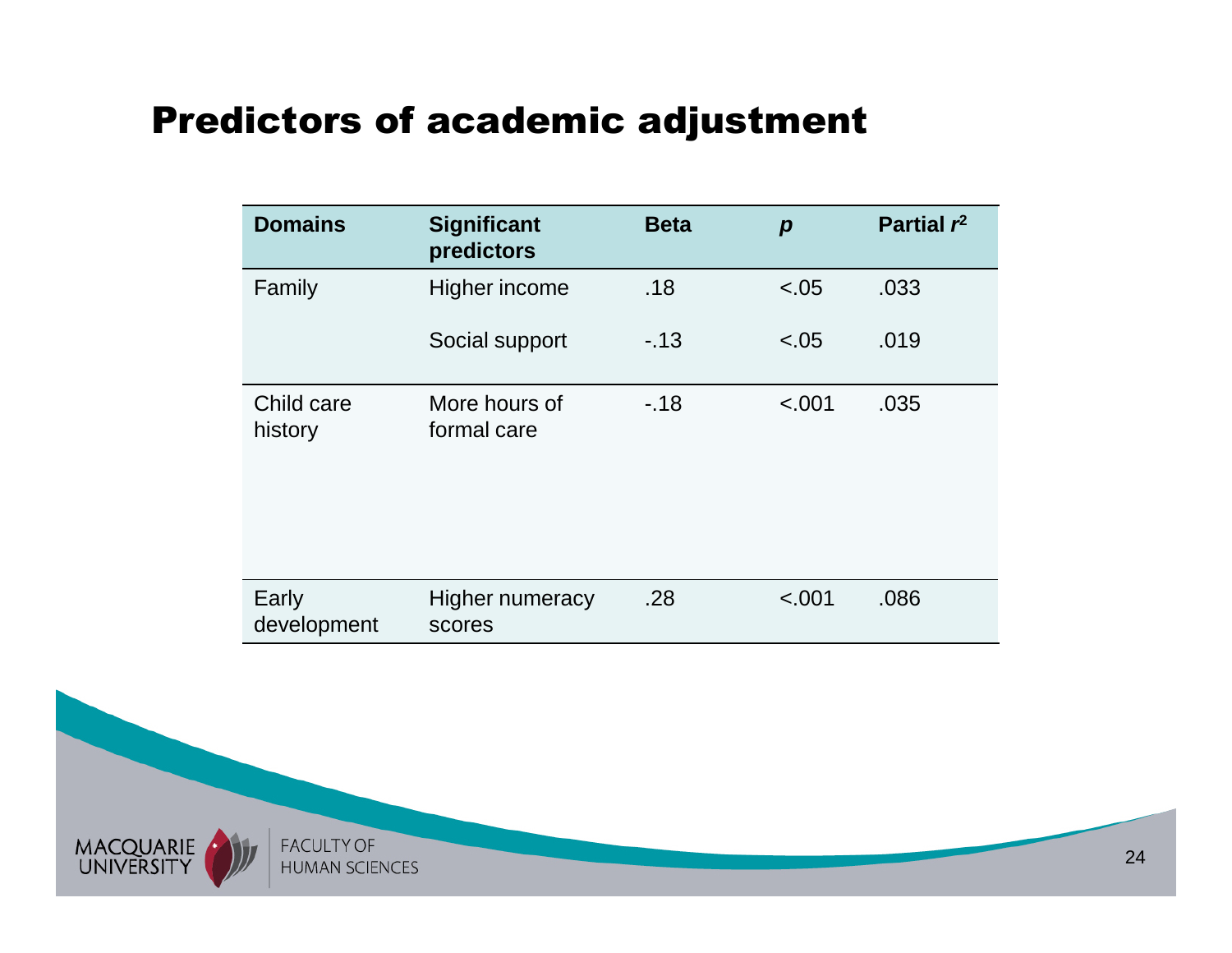### Predictors of academic adjustment

• Children who were rated by their teachers as more successful in their adjustment to the learning demands of the classroom, that is, were more task oriented, less dependent and distractible and more involved and active participants in learning activities, were likely to have shown an early aptitude for solving problems in numeracy.

• Family economic advantage and social support from friends and family were also predictors of academic adjustment. However, children who had received longer hours of formal child care in the early years were found to be less well able to meet the academic demands of their first year of school.

• Significant predictors of academic adjustment came from two domains: family and early childcare history

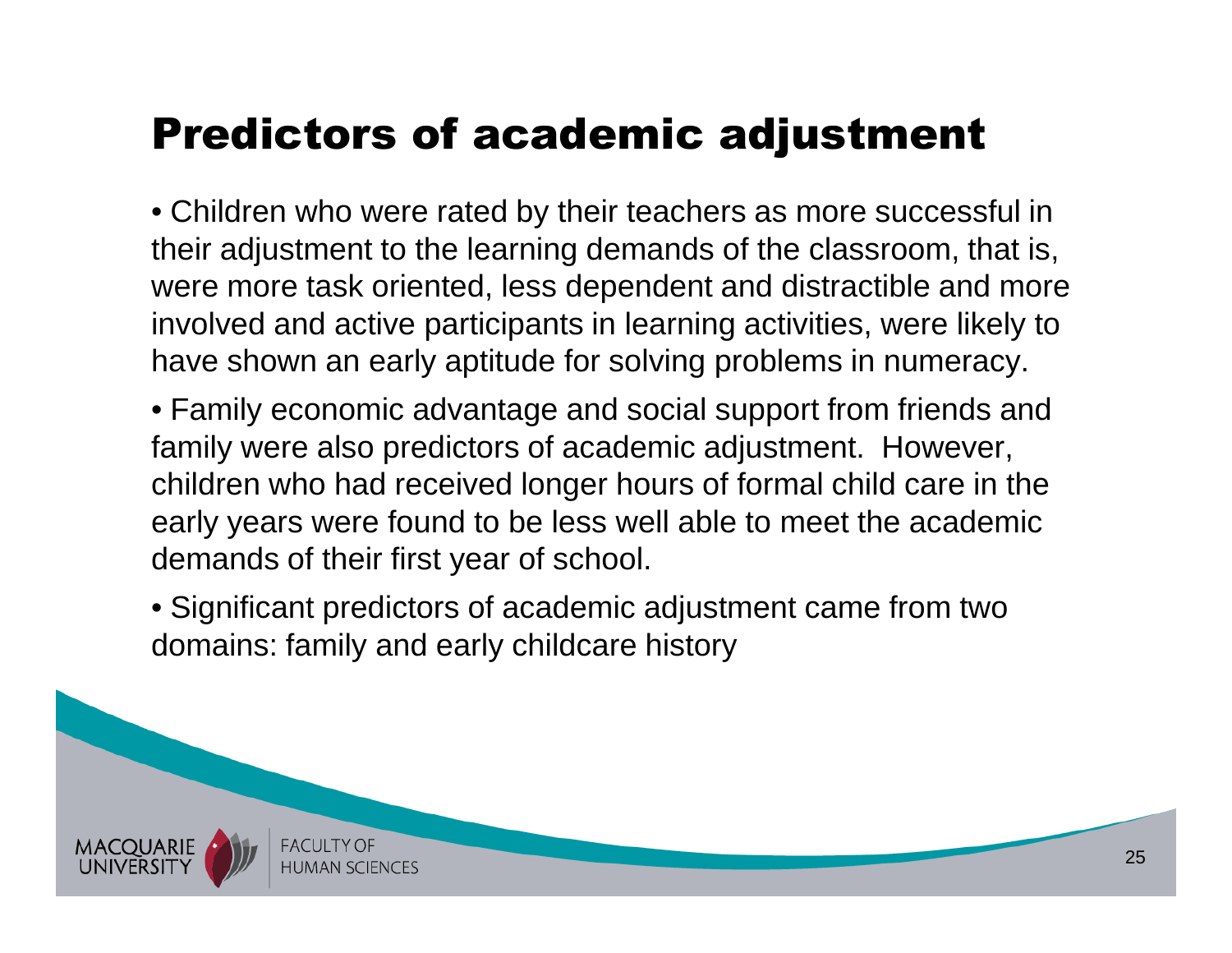#### Predictors of children's liking of school

| <b>Domains</b>              | <b>Significant</b><br>predictors   | <b>Beta</b> | $\boldsymbol{p}$ | Partial $r^2$ |
|-----------------------------|------------------------------------|-------------|------------------|---------------|
| Family                      | <b>Shared family</b><br>activities | .17         | $-.01$           | .030          |
| Child care<br>history       | No. of changes                     | $-12$       | $-.05$           | .016          |
|                             | Carer-child<br>relationship        | .17         | $-.05$           | .031          |
| Previous year<br>child care | Hours of formal<br>care            | $-.11$      | $-.05$           | .014          |

MACQUARIE<br>UNIVERSITY

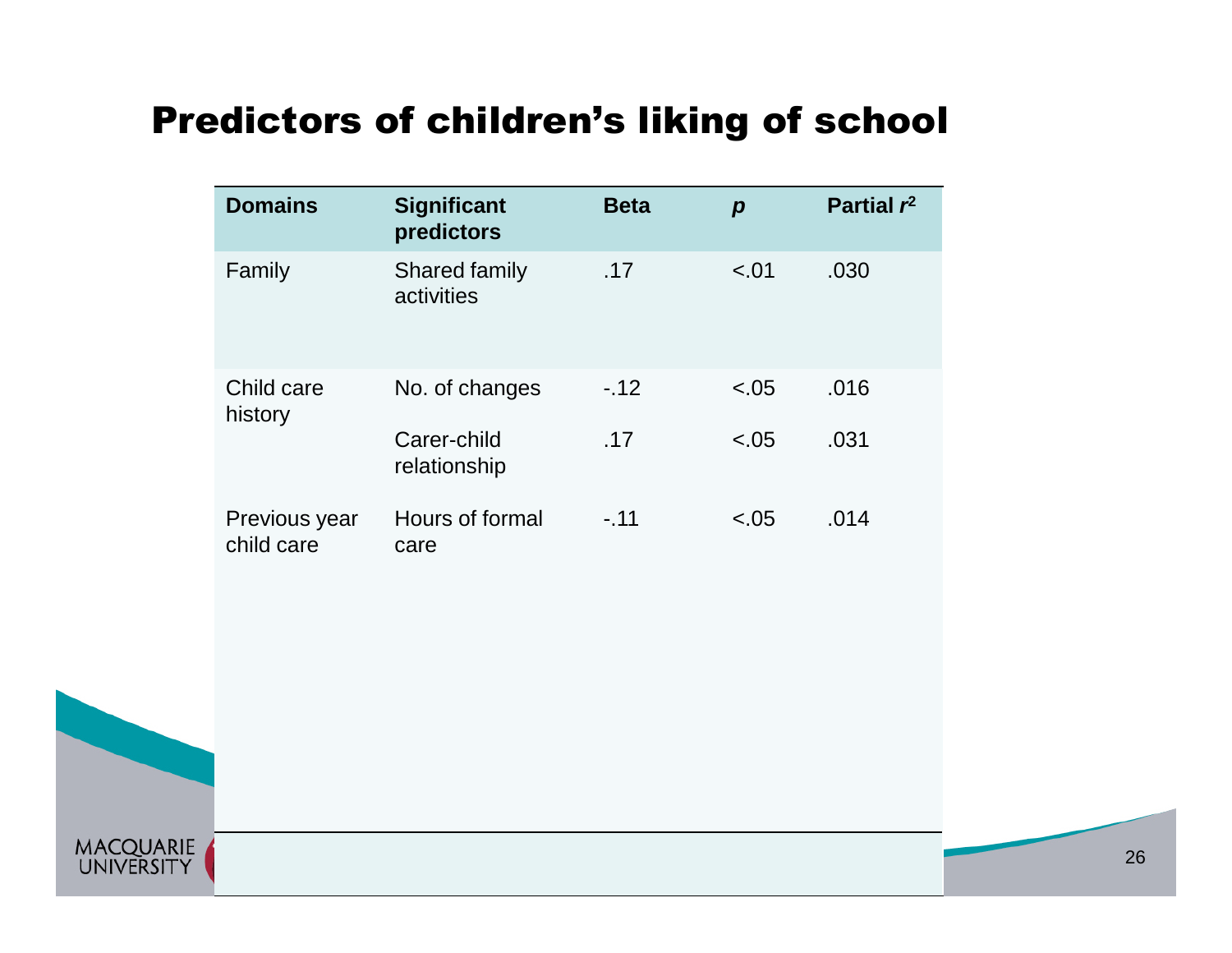### Predictors of children's liking of school

• A more adaptive adjustment to school, as perceived by the child, was more likely when children had had more positive relationships with caregivers in child care. More changes to care arrangements as well as longer hours in formal care in the year before starting school were associated with children feeling less positive about school. Family factors were also important. In particular, involvement in shared family activities was seen to be predictive of children's liking of school.

• Significant predictors of children's liking of school came from three domains: Family characteristics, child care history and child care experience in the year before school